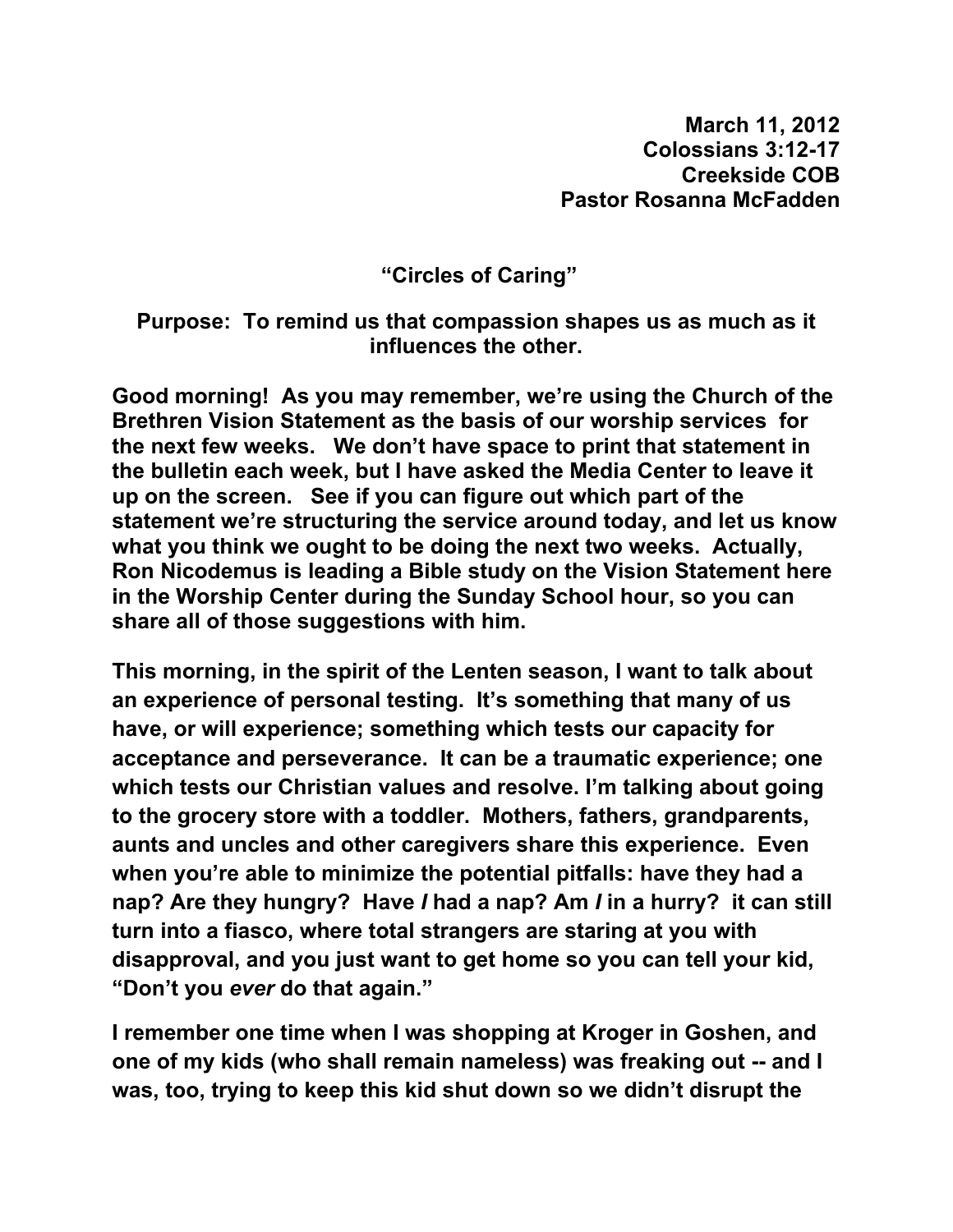**entire store -- and in the middle of threatening my kid, I came around the end of an aisle… and ran into someone from Creekside (who shall also remain nameless). Instantly I was a lot nicer to my kid, and pretty embarrassed about myself: maybe I** *could* **choose to be more patient and tolerant. For most of us, trips to the grocery store are a blip on the radar: something we get over, and our kids do, too. This isn't the case for everyone, though. I want to share a story with you, and let you know that I have permission to share it.** 

**Many of you have met my sister-in-law, Joy, and her kids, Nika, Joshua, and Maya, who have been coming to Creekside. Joy is really easy person to talk to; Maya, her youngest, who is 5, is tougher to talk to. Maya is autistic: she has a developmental disorder which puts her on the autism spectrum. Maya is toward the high-functioning end of that spectrum, and there are a lot of things she can do -- some things as well or better than other kids her age -- but verbal communication has been slow in developing. Maya can be overwhelmed by things - the feel of her clothing against her skin, large groups of people, unfamiliar places -- things that most of us don't even notice, or have learned to take in stride. Until recently, Maya didn't have the verbal skills to say what was wrong. She'd just start yelling, or try to run away from whatever sensory input was too much. Needless to say, this made trips to the grocery store especially challenging. Often Joy would have to stop halfway through her shopping, abandon her cart in the aisle, and leave the store and go home. One time this happened at Wal-Mart: Joy was shopping, Maya flipped out, and Joy was making her way out of the store when a woman stopped her and said, "Why can't you control your child?" Joy answered: she has autism -- sometimes things are overwhelming for her, and she screams. And the woman responded, "Children like that shouldn't be allowed to live." That breathtaking, awful, and incredibly judgmental response has stayed with me as an example of how** *not* **to treat one another.** 

**Listen again to the first verses of today's text from Colossians: "As God's chosen ones, holy and beloved, clothe yourselves with**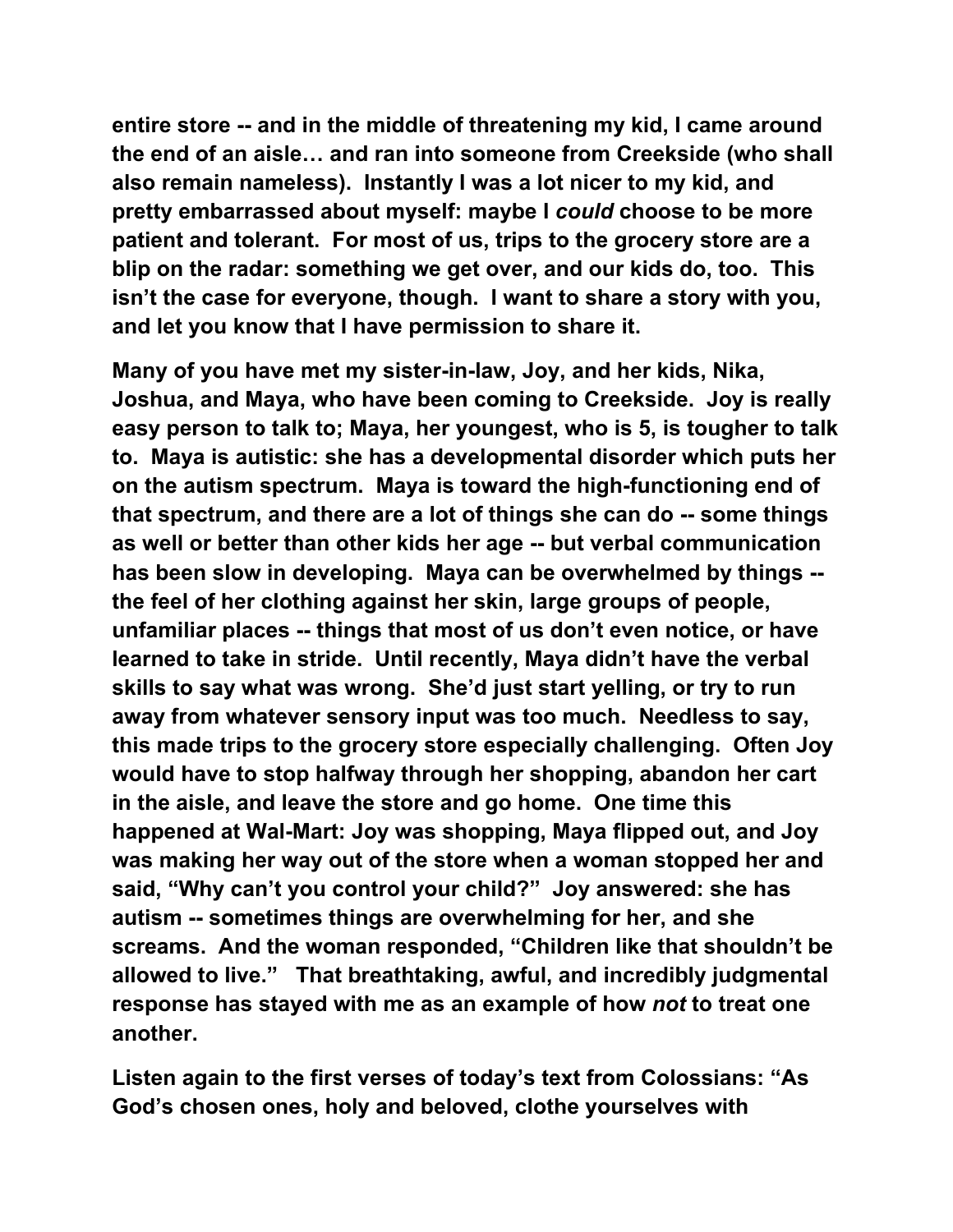**compassion, kindness, humility, meekness, and patience. Bear with one another, and if anyone has a complaint against another, forgive each other, just as the Lord has forgiven you." It's about as easy to bear with one another and forgive each other as it is to go through the grocery store with a screaming kid -- wow, does it take a lot of patience. Notice how the passage begins, "***As God's chosen ones, holy and beloved…"* **We are called to relate to one another out of the conviction that we are valued and loved. If we are fortunate, we experienced this love in our own family, from parents or grandparents who took us to the grocery store and loved us even if we behaved badly. If we are really fortunate, someone important to us expressed that love in words, or in tangible ways. This has not been everyone's experience. There's a story about a Brethren man who loved his wife so much… he almost told her. Whatever you got, or didn't get, from your family or from others, as Christians we must be grounded in the conviction that we are loved by God. If you open the Bible and read almost any section of it, you will find the love of God. It is in the story of creation, where God is pleased with the world and with Adam and Eve, and call them good. It's in the story of the Exodus, where God leads the Hebrew people out of slavery and guides and protects them in the wilderness until they reach the promised land. It's in the promises of the law, where God covenants with those who follow the commandments. God's steadfast love is a theme which runs throughout the psalms, and even through the prophets, when God is grieved that the people have turned away from God's love. And that's just the Old Testament: the New Testament tells the story of God's Son, Jesus, who loved us so much he allowed himself to be put to death on a cross to demonstrate the power of love and the promise of new life. No wonder the writers of the New Testament can't stop talking about God's love: it is the foundation of the entire narrative of the Bible. It is what shapes our identity as God's people, as followers of Jesus. If we are Christians, then the Bible story is** *our* **story. We can't call ourselves Christians and deny the reality of God's love for us.**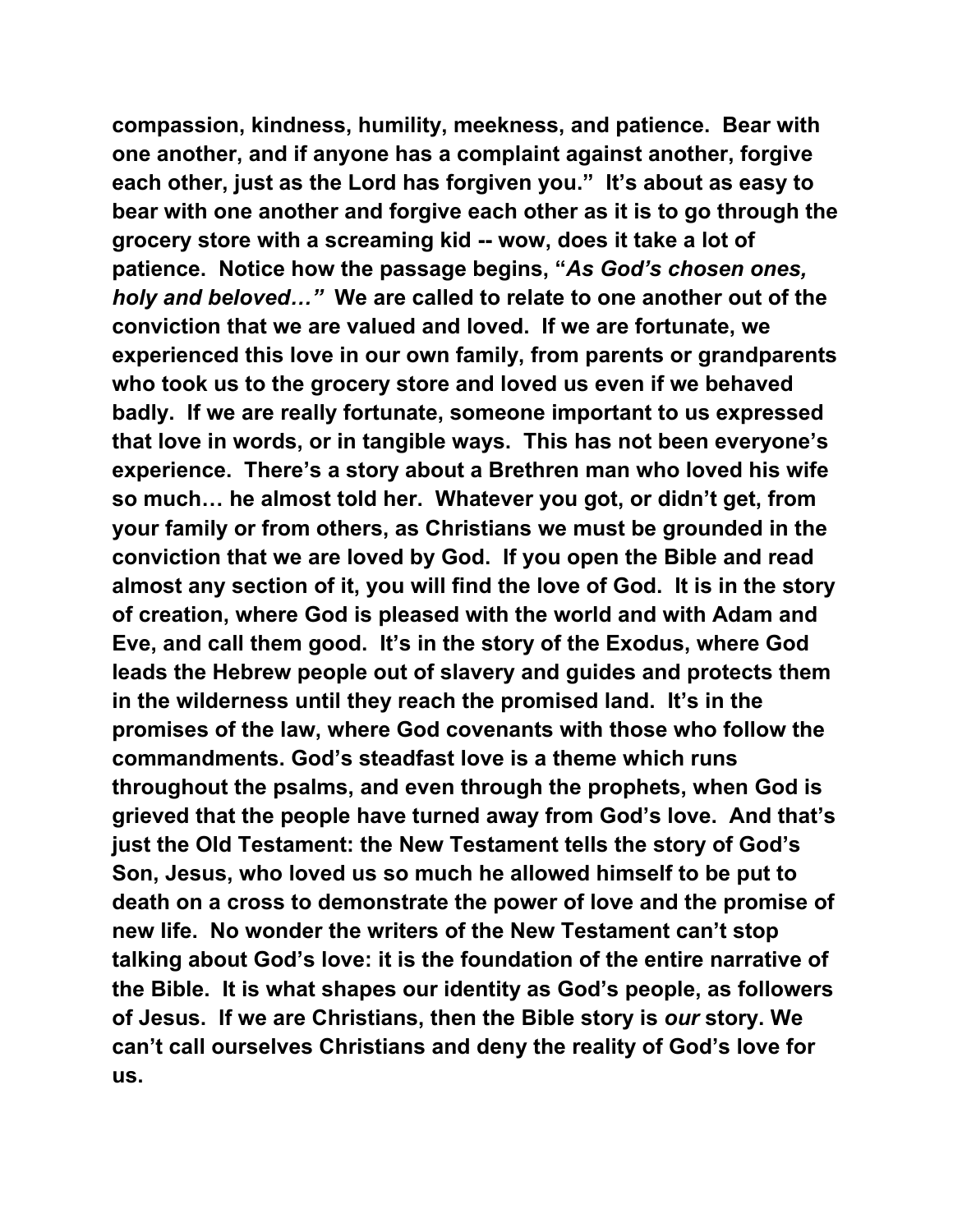**But God's love for us is just the first step. Colossians goes on to say, "Bear with one another and, if anyone has a complaint against another, forgive each other; just as the Lord has forgiven you." We must take the love which God has given to us and share it with other people. This isn't an easy task. Frankly, other people can be pretty annoying. Some days I'd rather push a fussy toddler through the grocery store than have to bear with other people. Tolerance is difficult, but forgiveness is impossible if we begin with the conviction that we are right and if other people would just be like us, they would be alright, too. Here's a news flash: people aren't all the same. Some people didn't learn English as their first language, some people aren't white, some people didn't grow up going to church, some people aren't middle class, some people aren't heterosexual, some people don't have all the physical or mental abilities that we do. When we start sorting people into "us" and "those people" based on ourselves as the norm, we start down a path which ends up forming us to be like that woman at Wal-Mart who made the incredibly arrogant judgment that some children shouldn't be allowed to live.** 

**I don't know anything more about that woman -- Joy was understandably too shook up to stick around and ask questions -- but I can surmise a few things. I bet she doesn't have a child or a grandchild with a developmental disability. I bet she's never spent time volunteering with special needs kids, or caring for someone who is disabled. I can't guess whether or not she considers herself a Christian; some Christians are comfortable condemning other people, whether they know them or not. Let me be clear: there are things which are wrong for us to do. The Bible spells out a lot of these specifically, and others in more general terms. All of us -- the Bible is clear about this, too -- have done things which are contrary to God's will, and which damage our relationship with God. This is called sin. We are to avoid sin when we can, repent of it when we do not avoid it, and encourage others by our words and our example to turn away from sin and live as God calls us to. One of the sins which the Bible cautions us about is judging other people, because we never know**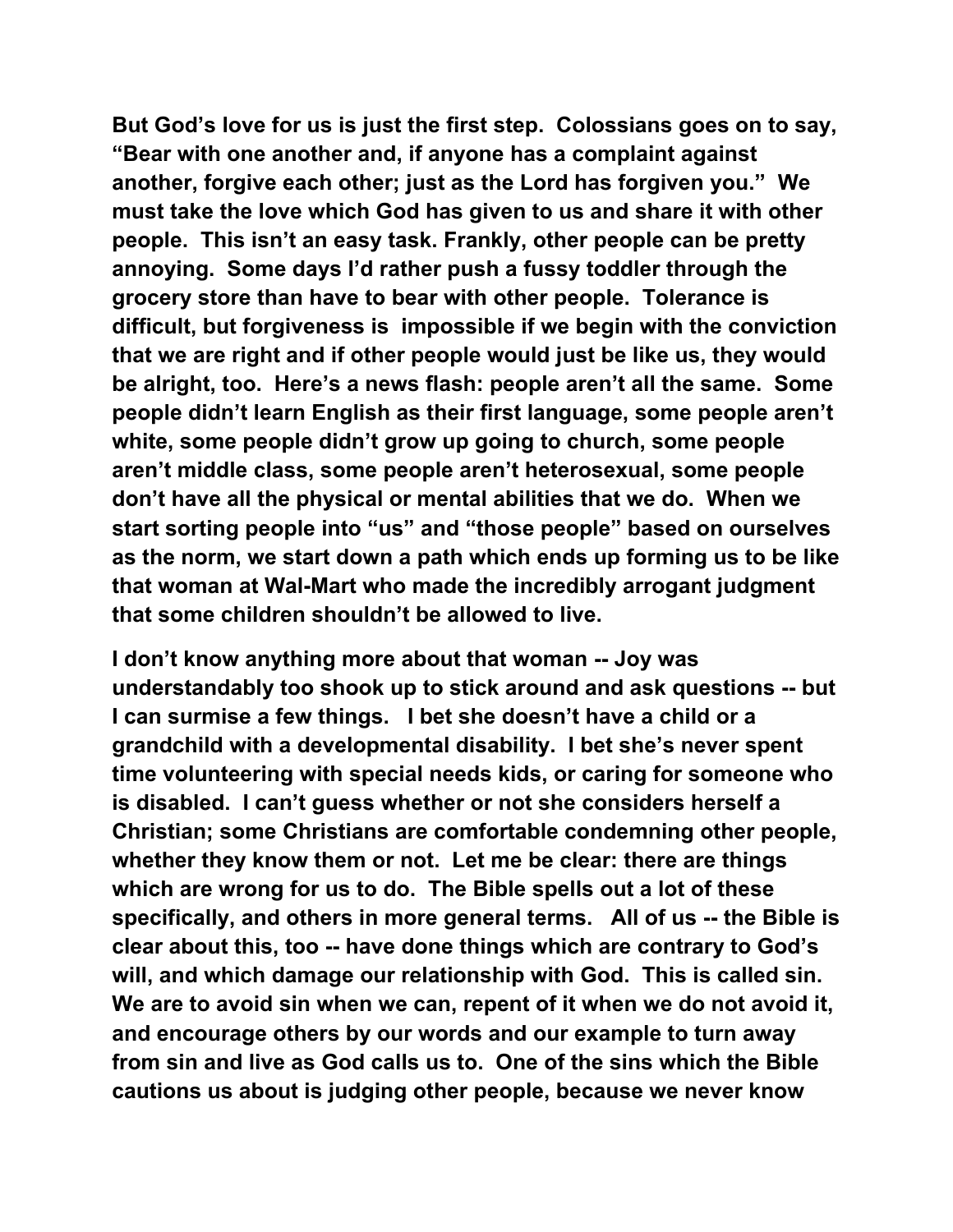**the whole story. I don't happen to think that a toddler throwing a fit in the grocery store is sin, but it does make a difference how I view that behavior if it's a kid who didn't get the candy he wanted, or a child who is developmentally unable to process the stress of her environment. Either way, the gold standard of acceptable behavior is not what is least annoying to me, or least disruptive to my Wal-Mart shopping experience.** 

**The word compassion means to "suffer with." It is the capacity to enter into another's pain; to share another's experience. Compassion is an important quality for Christians to foster, partly because it's important for people who are hurting to have caring and support. But compassion is even more vital because of how it shapes those who offer it. Compassion is partly about the other, but it's mostly about ourselves. There will continue to be children with special needs, and if they are fortunate, they will have a parent like Joy. But the person who is really disabled is the woman whose compassion was so impaired that she couldn't recognize the worth of a child who is different. We are all children of God -- it's an incredibly diverse family; if we restrict our compassion to people who are like us, who deserve it (because they're trying being like us), or who don't annoy us at Wal-Mart, our circles of caring will grow smaller and smaller, and we will lose some of our own humanity, our ability to extend compassion, in the process.** 

**My daughter Becca shared this quote with me: "You shouldn't criticize someone until you've walked a mile in their shoes -- because by then, you're a mile away,** *and* **you have their shoes!" As flippant as that is, it points to the reality that it's easier to criticize or condemn someone if we distance ourselves from them first, not just physically, but emotionally. If we don't actually** *know* **anyone who is Muslim or who has mental illness, it's much easier to dismiss whole groups of people as "those people," than if we move beyond our own circle and interact with people who are different from us. Jesus was constantly crossing into other circles in his ministry: healing lepers, talking to a Samaritan woman, eating with tax collectors, allowing a woman of ill-**